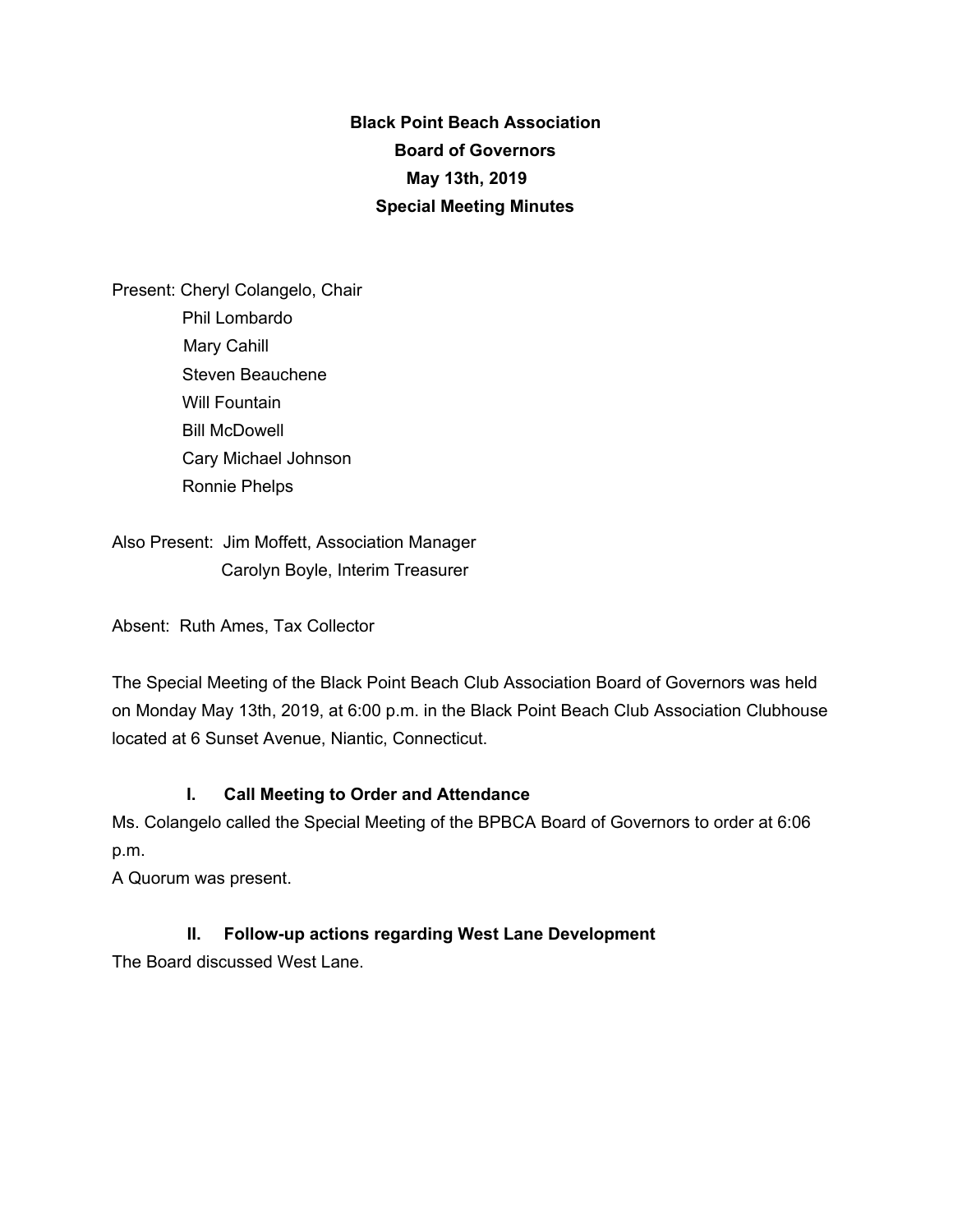#### **MOTION (1)**

**Ms. Phelps moved to hire a Real Estate Attorney to advise the Board of Governors on West Lane. Mr. Beauchene seconded the motion. Motion carried, 8-0-0.**

Ms. Cahill said she's against it, that a survey should be completed first; we should know where are lines are.

Ms. Colangelo suggested discussing the survey first and tabling this motion first.

### **MOTION (2)**

# **Ms. Cahill moved to get the land surveyed from Brightwater Road to Bond Street. Mr. Lombardo seconded the motion.**

Ms. Cahill said she would like to use a Surveyor from outside this area and Mr. Beauchene recommended Fred Gunther from Docko, Inc. Ms. Cahill added that she would like metal pins be utilized for the survey, as opposed to stick flags.

The Board discussed the maps of West Lane which are currently available.

### **Motion carried, 8-0-0.**

Mr. Beauchene said he would reach out to Docko, Inc. and will ask about the price for one line and if it can be completed as soon as possible.

Ms. Boyle mentioned the discrepancy between 674.54 feet from the corner of Brightwater Road on the map while the deed says a 625 feet strip and observed that the survey will illustrate which is accurate.

The Board briefly discussed the member emails they've received regarding West Lane.

The Board resumed their discussion regarding obtaining a real estate lawyer and some of the following was shared: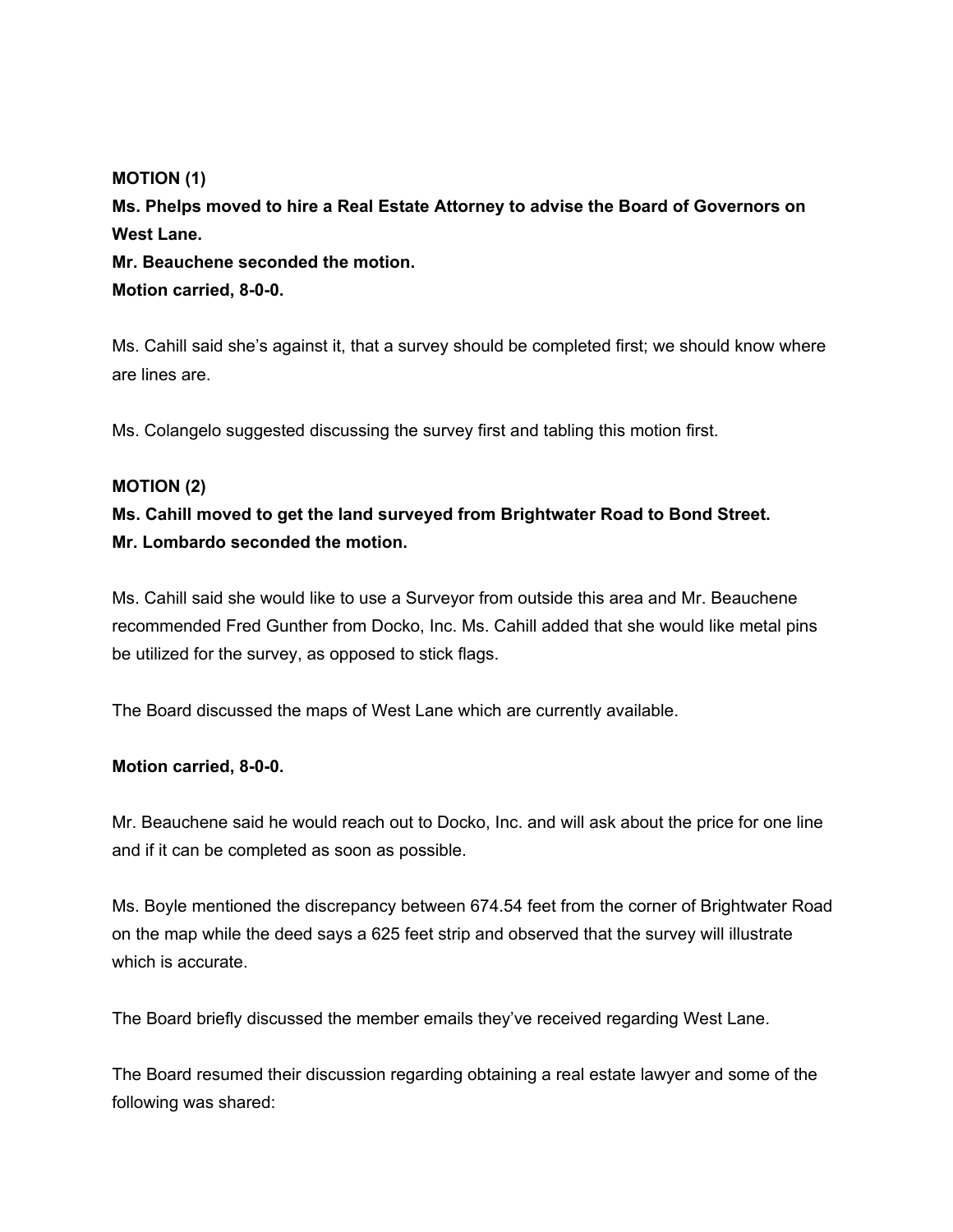- Mr. Lombardo said he thinks the motion to hire an attorney is too broad; we don't know what that means and what it costs.
- He said he would want to give an attorney very specific targets such as the electrical right of way and who it belongs to.
- Mr. Johnson said he agrees with Mr. Lombardo.
- Ms. Phelps said we're not aware of what we don't know and we need to represent the Membership.
- She said she doesn't think the electrical right of way encompasses enough.
- Ms. Colangelo suggested having an initial consult with a bullet list of items to inquire about.
- Mr. Fountain said he agrees with Mr. Lombardo and before he agrees to spend 10 cents on a lawyer, he'd like to see the survey.
- He said with all due respect to those who have expressed concern about traffic and water runoff, that's nothing new, and he asked about the utility right of way.
- Ms. Cahill said she is not against hiring a lawyer in the future but she doesn't think we should spend the money now.
- She said a lawyer can be hired at anytime if needed, but it's more important to have the survey completed first.
- Mr. McDowell agreed that it's more important to have the survey first.
- He agreed with Mr. Fountain's question about the utility right of way and asked what's to stop the applicant from accessing the property from Old Black Point instead (and the development happening anyway.)
- Mr. Beauchene said the survey first is key and he would like to be prepared with a statement of all their concerns.
- He said it's more effective to get ready in case the survey supports the 52 feet strip.
- Ms. Colangelo said she's concerned that the applicant will have an attorney at the public hearing, and they won't.
- She said in regards to water runoff she thinks people are concerned about the changes they're seeing and added that two families have mentioned their willingness to contribute funds for obtaining an attorney.
- Ms. Cahill said any such contribution would be inappropriate.
- Mr. Fountain said if people want to donate money they can instead hire their own attorney to attend the public hearing.

The Board further discussed having a preliminary consultation with an attorney.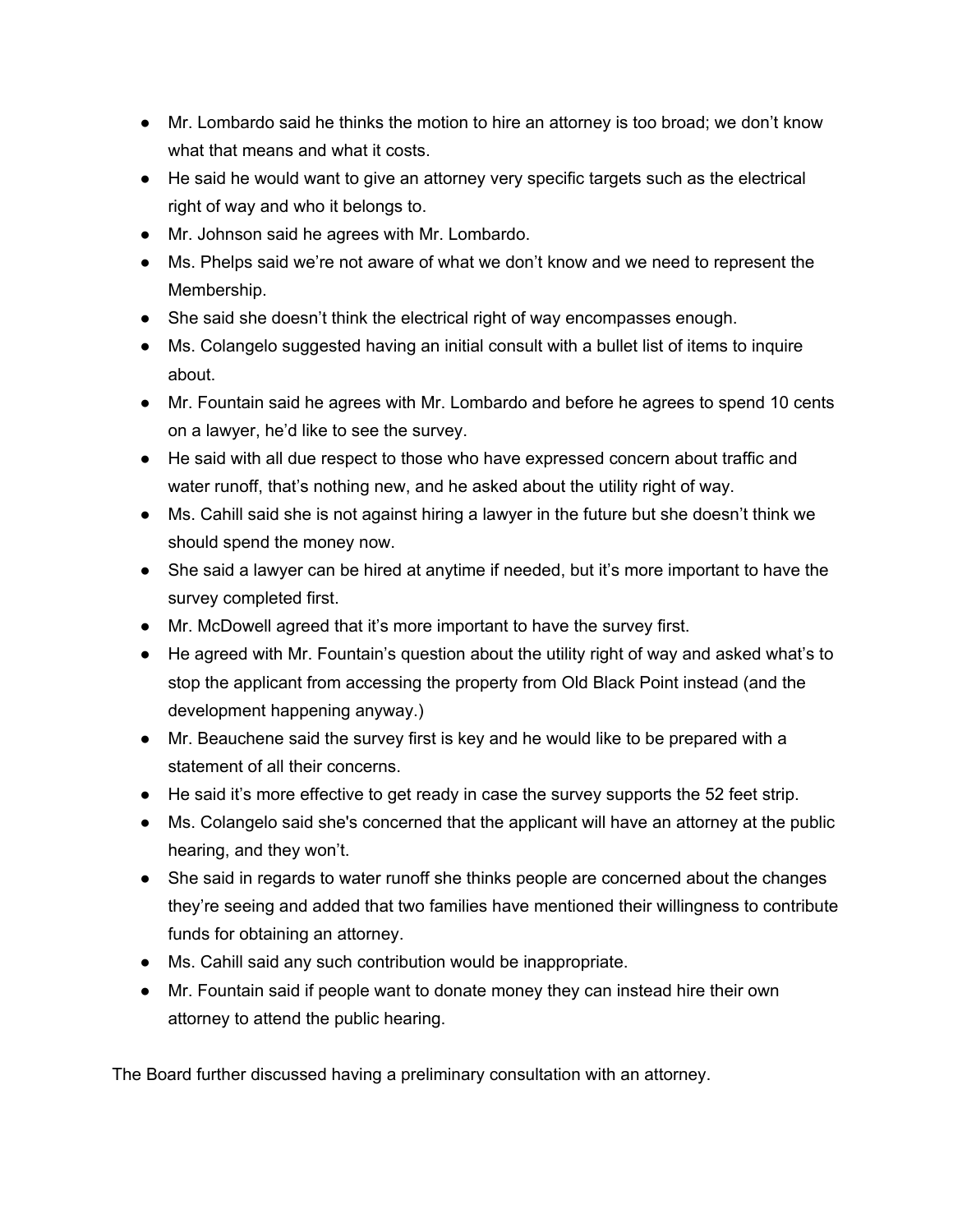### **MOTION (3)**

**Ms. Phelps amended her motion and moved to hire a Land Use Attorney to advise the Board of Governors on West Lane, pursuant to the results of the survey. Mr. Beauchene amended his second. Motion carried, 8-0-0.**

Ms. Phelps left the meeting at 7:00 p.m.

Mr. Beauchene said he will let the Board know how quickly a survey can happen and asked about getting a punch list together in case it's needed. Ms. Colangelo said she is happy to help Mr. Beauchene formulate the list.

The Board discussed the public hearing process and the likelihood of the hearing being continued, if requested.

### **III. Labor Practices regarding hiring practices**

Ms. Colangelo explained that Mr. Lombardo and Ms. Boyle have been our primary resources for addressing a labor issue; this item is related to employees versus contractors, and how we compensate them.

Ms. Boyle discussed shifting from a contractor status to an employee status for certain positions such as the Black Pointer; this would result in the individual receiving a W2 at the end of the year. She further explained the position would be a piece work type of job and they would be required to submit a record of the actual time spent completing the work.

Ms. Boyle and Mr. Lombardo explained that we have to substantiate that we're not underpaying anyone or paying them below minimum wage. Mr. Lombardo detailed how the State defines positions like the Black Pointer as an employee while we previously had viewed them as a contractor.

Ms. Boyle and Mr. Boyle said they would review this topic with relevant employees as needed, and document it with a memo to file.

Ms. Cahill suggested reviewing all of this with our Accountant prior to acting.